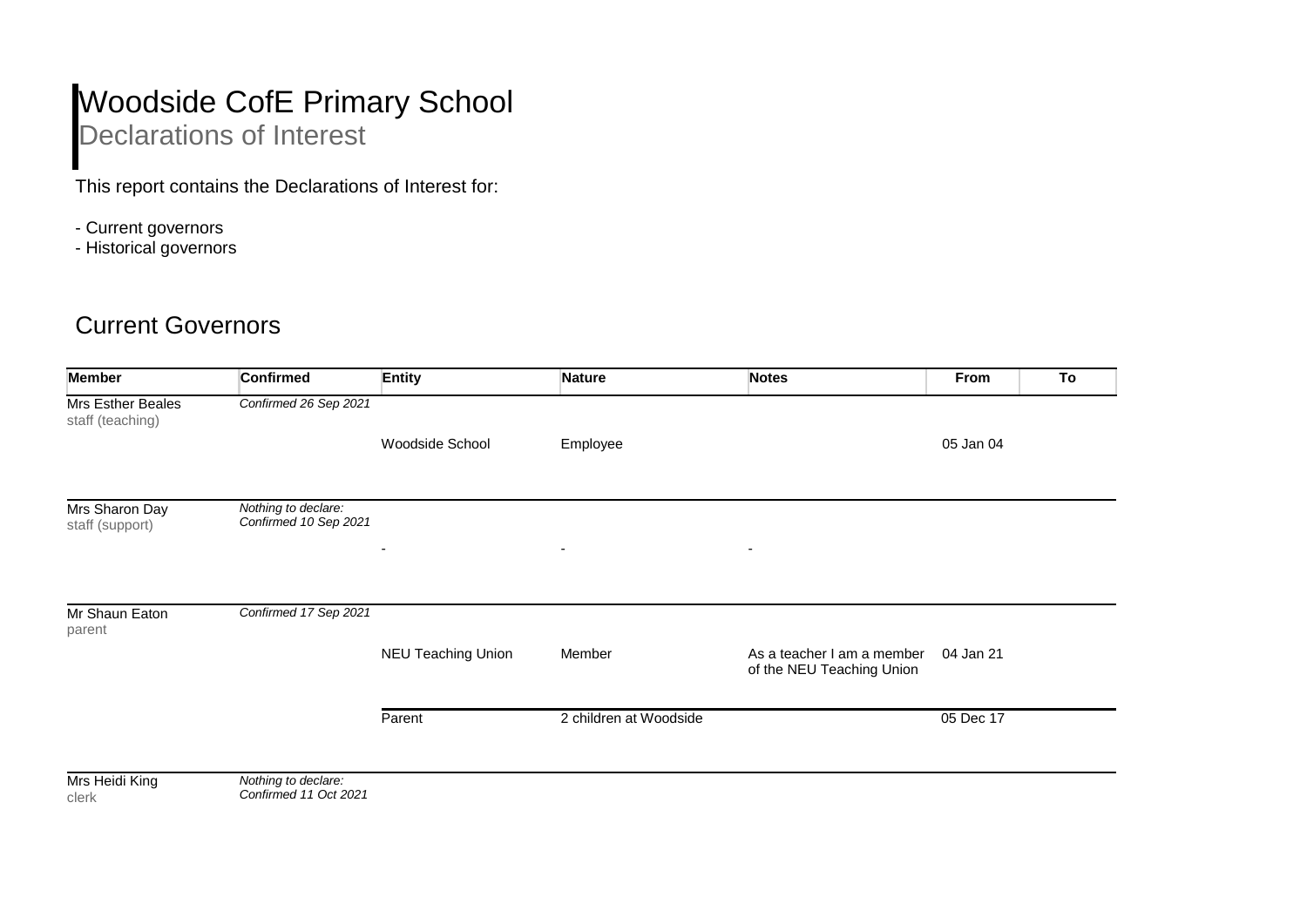| Mrs Sarah Marsh<br>foundation | Confirmed 10 Sep 2021                         |                                                                 |                        |                                                                                                               |           |           |
|-------------------------------|-----------------------------------------------|-----------------------------------------------------------------|------------------------|---------------------------------------------------------------------------------------------------------------|-----------|-----------|
|                               |                                               | Parent                                                          | Child at Woodside      |                                                                                                               | 05 Sep 17 |           |
|                               |                                               | Parent                                                          | Child 2 at Woodside    | <b>Ellis Marsh</b>                                                                                            | 02 Sep 20 |           |
|                               |                                               | Woodside C of E School                                          | Student                | I am currently studying for<br>my Level 3 Supporting<br>Teaching and Learning<br>Qualification and as part of | 10 Jan 20 | 10 Apr 21 |
|                               |                                               | <b>BDMAT</b>                                                    | Employee               | Employed as a Teaching<br>Assistant at Woodside C of<br>E Primary School                                      | 15 Mar 21 |           |
| foundation                    | Mrs Dawn Mccarthy Dyson Confirmed 16 Sep 2021 |                                                                 |                        |                                                                                                               |           |           |
|                               |                                               | <b>CSP</b>                                                      | Membership             |                                                                                                               | 01 Jul 93 |           |
|                               |                                               | <b>HCPC</b>                                                     | Membership             |                                                                                                               | 01 Jul 93 |           |
|                               |                                               | Parent                                                          | 2 children at Woodside |                                                                                                               | 01 Mar 17 |           |
| Mr John Moore<br>foundation   | Confirmed 12 Sep 2021                         |                                                                 |                        |                                                                                                               |           |           |
|                               |                                               | St Nichols Church PCC                                           | Lay Minister           |                                                                                                               | 02 Feb 18 |           |
|                               |                                               | <b>Baddesley Ensor Party in</b><br>the Park Management<br>Group | Chairman               |                                                                                                               | 01 Jan 14 |           |

- - -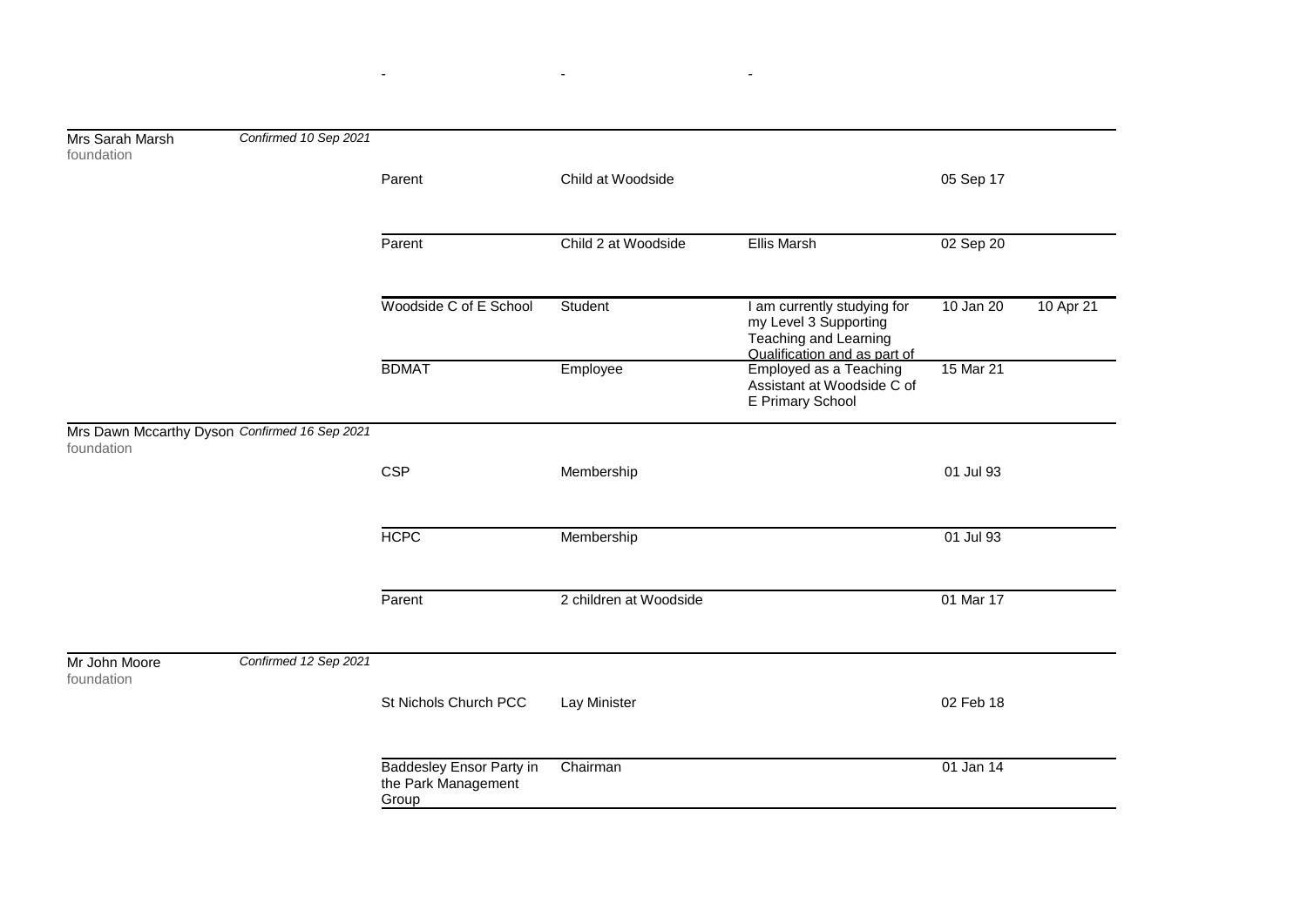|                                 |                                             | Friends of St Nicholas<br>Churchyard            | Secretary                |                                          | 01 Jul 16 |           |
|---------------------------------|---------------------------------------------|-------------------------------------------------|--------------------------|------------------------------------------|-----------|-----------|
|                                 |                                             | <b>Baddesley Ensor Mining</b><br>Heritage Group | Treasurer                |                                          | 01 Jun 19 |           |
|                                 |                                             | All Saints, Grendon, PCC                        | Ex-officio member        |                                          | 17 Nov 03 |           |
| Roger Sandland<br>foundation    | Confirmed by Heidi King<br>on 28 Sep 2021   | Woodside Primary School                         | Governor                 | Spouse is the Deputy Head<br>at Woodside | 01 Jun 07 | 31 Aug 21 |
| Mrs Awen Simpson<br>headteacher | Nothing to declare:<br>Confirmed 9 Sep 2021 | ٠                                               | $\overline{\phantom{a}}$ | $\overline{\phantom{a}}$                 |           |           |